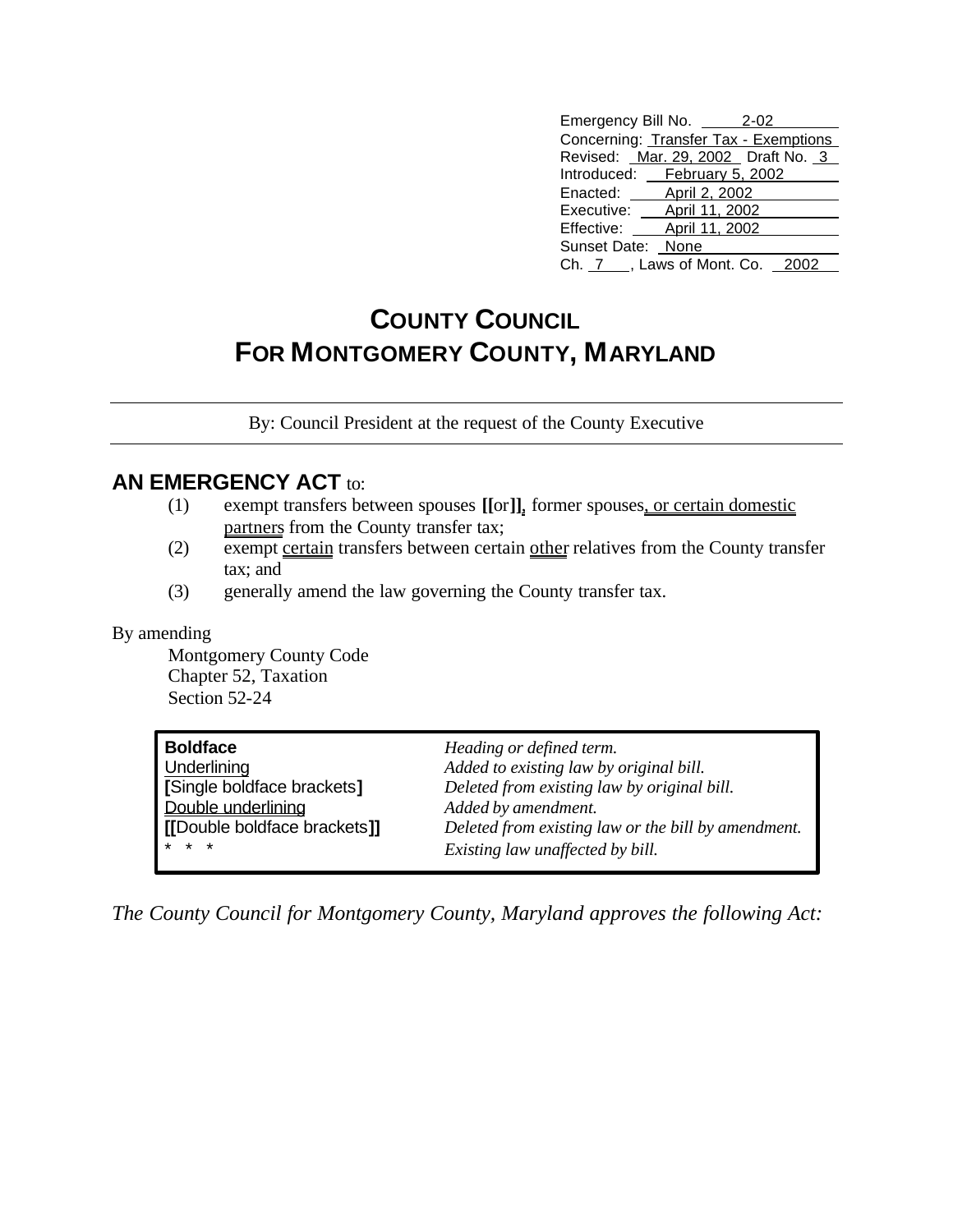| $\mathbf{1}$   | Sec 1. Section 52-24 is amended as follows:                                      |                                                                                      |  |  |  |
|----------------|----------------------------------------------------------------------------------|--------------------------------------------------------------------------------------|--|--|--|
| $\overline{2}$ | $52 - 24.$                                                                       | Certain transfers exempt from tax.                                                   |  |  |  |
| 3              |                                                                                  | $\ast$<br>∗<br>$\ast$                                                                |  |  |  |
| $\overline{4}$ | (f)                                                                              | <b>Transfers between spouses or domestic partners.</b> The transfer of               |  |  |  |
| 5              |                                                                                  | an interest in real property is not subject to tax if the transfer is                |  |  |  |
| 6              |                                                                                  | <u>between spouses [[or]], former spouses, or domestic partners of the</u>           |  |  |  |
| 7              |                                                                                  | same sex.                                                                            |  |  |  |
| 8              | <b>Transfers between relatives.</b> When property is transferred subject<br>(g)  |                                                                                      |  |  |  |
| 9              |                                                                                  | to an existing mortgage or deed of trust, the transfer tax does not                  |  |  |  |
| 10             |                                                                                  | apply to the unpaid principal balance of debt secured by the mortgage                |  |  |  |
| 11             |                                                                                  | or deed of trust if the property is transferred to the transferor's:                 |  |  |  |
| 12             |                                                                                  | (1)<br>son, daughter, stepson, or stepdaughter;                                      |  |  |  |
| 13             |                                                                                  | (2)<br>parent or stepparent;                                                         |  |  |  |
| 14             |                                                                                  | (3)<br>son-in-law, daughter-in-law, stepson-in-law, or stepdaughter-in-              |  |  |  |
| 15             |                                                                                  | law;                                                                                 |  |  |  |
| 16             |                                                                                  | $\left(4\right)$<br>parent-in-law or stepparent-in-law; or                           |  |  |  |
| 17             |                                                                                  | (5)<br>grandchild or step-grandchild.                                                |  |  |  |
| 18             | Sec. 2.                                                                          | <b>Emergency Effective Date.</b>                                                     |  |  |  |
| 19             |                                                                                  | The Council declares that an emergency exists and that this legislation is           |  |  |  |
| 20             | necessary for the immediate protection of the public health and safety. This Act |                                                                                      |  |  |  |
| 21             |                                                                                  | takes effect on the date on which it becomes law.                                    |  |  |  |
| 22             | <u>Sec. 3.</u>                                                                   | <b>Regulations.</b>                                                                  |  |  |  |
| 23             |                                                                                  | <u>The County Executive must issue regulations to establish requirements for</u>     |  |  |  |
| 24             |                                                                                  | proving that the transferor and transferee's relationship qualifies for an exemption |  |  |  |
| 25             |                                                                                  | <u>under Section 52-24(f) or (g) of the Code, as amended by this Act. The</u>        |  |  |  |
| 26             |                                                                                  | requirements for the exemption for domestic partners under Section 52-24(f), as      |  |  |  |
| 27             |                                                                                  | amended by this Act, must be substantially identical to the requirements for the     |  |  |  |